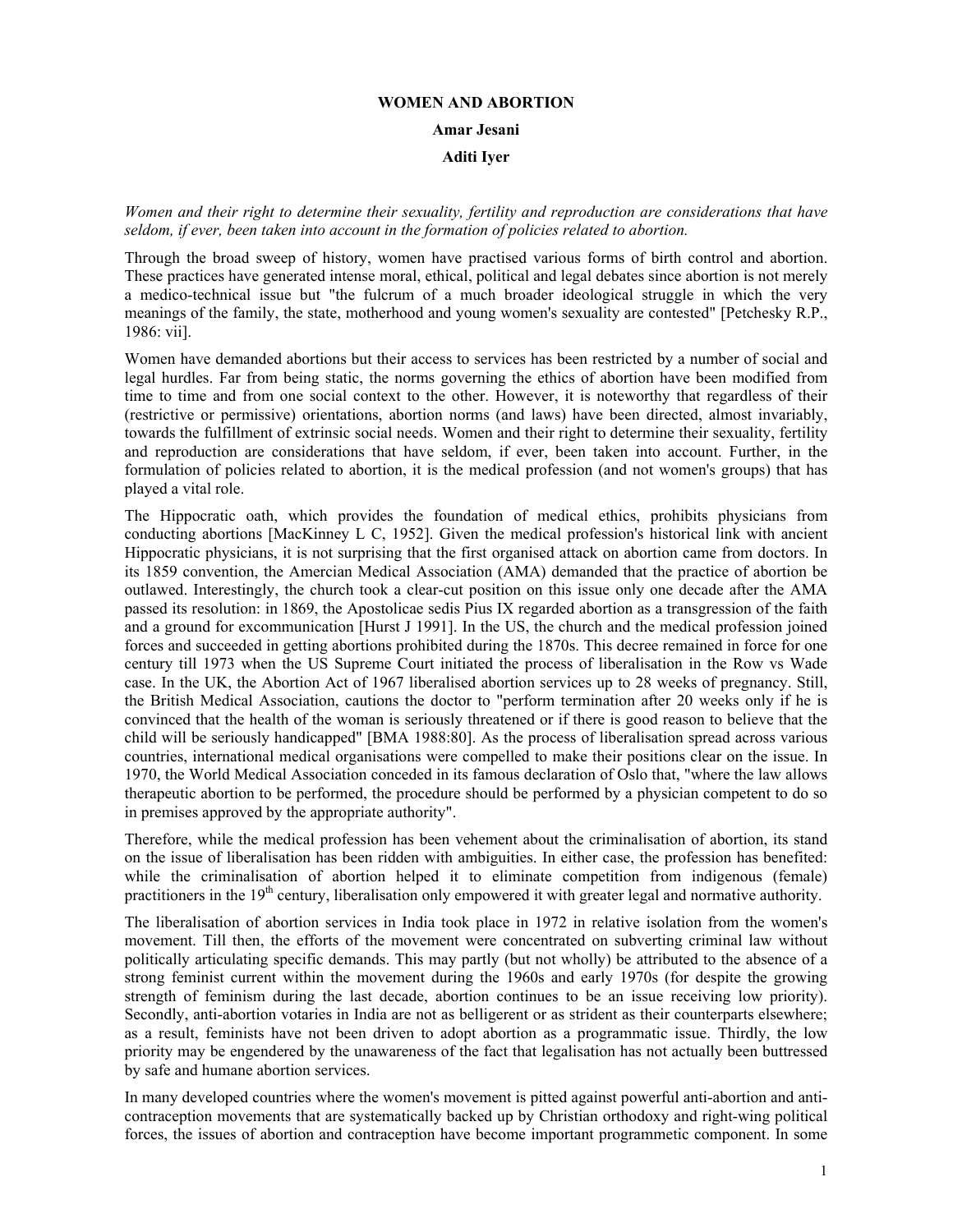of these countries abortions are still criminalised. The instance of the pregnant 14-year old woman in Ireland who set off massive protests and an overruling of the legal order when she was legally prohibited from undergoing abortion in her country and abroad, highlights the context in which the priorities of the women's movement are shaped.

Still the gains of the movement have been transient even in those developed countries that have liberal laws. In the U.S, the 1973 Supreme Court decision in the Roe vs Wade case resulted in the legalisation of abortion services. However, the court's 1989 decision in the Webster case signalled a retreat from Roe. The task of keeping vigilance after legalisation is, therefore, as important as the struggle for legalisation. Opinion polls on the issue of abortion since 1973 show that Americans are deeply ambivalent on the issue of abortion. More than two thirds consistently say that although they consider abortion to be wrong and immoral, the ultimate decision should be made by a woman and her physician rather than by a government decree [Annas GJ 1989]. Anti-abortionist's attempt to translate the conviction that abortions constitute an act of immorality' into government sanctioned legal restrictions and have been fairly successful in juxtaposing the civil rights of the pregnant woman with those of the unborn child. This is the reason why these feminists have begun to recognise the drawback inherent in treating abortion merely as a civil right and have linked it with the demand for reproductive freedom. In India, abortions were prohibited (unless medically indicated to save the pregnant women) till the Medical Termination of Pregnancy (MTP) Act was passed. Two shades of opinion were in evidence. At one end were proponents of family planning and population control who favoured liberalisation with a view to lowering the birth rate. At the other end were those who were concerned about the ill effects of abortions conducted by non-qualified, untrained and ill-equipped medical practitioners under unhygienic conditions. A quick examination of an annotated bibliography of abortion studies conducted in the 1960s and 1970s [Karkal M, 1970] reveals that the research agenda was geared up towards understanding and calculating incidence patterns in the context of age, socio-economic background, duration of marriage, pregnancy and contraceptive histories. With the growing emphasis on family planning in the health agenda in the 1960s, academicians were prompted to draw a link between the two. In this context, themes such as liberalisation vis-à-vis its birth control potential as well as the possible implications of liberalisation on the social and cultural fabric began to appear. Thus, the two actors who persuaded policymakers to liberalise abortions were demographers and doctors both being motivated by their own material interests and ideologies. In the mid-1960s, the government of India appointed a committee under the chairmanship of a medical professional Shantilal Shah. A report was submitted on December 30, 1966, and in 1971, the MTP Act was passed by parliament. The MTP Act, as an opening paragraph states, was designed "to provide for the termination for certain pregnancies by registered medical practitioners and for matters connected therewith or incidental thereto" (emphasis added). In essence, it liberalises and regulates medical practices in relation to abortion but does not even begin to provide women with the means to control their reproduction. The act, therefore, allows medical liberalisation to supercede medical criminalisation.

Secondly, the act confers a monopoly on medical opinion in matters related to the length type of pregnancy. Accordingly, pregnancies up to 12 weeks necessitates the authorisation of one doctor while those between 12 to 20 weeks necessitate the opinions of two doctors. The act enjoins doctors to take "pregnant women's actual or reasonable foreseeable environment" into account This would involve risk of injury to health. In this connection, a pregnancy following rape (marital rape not included) or failure of contraception (for married women) are specifically mentioned as indicators in two separate explanatory notes. Another clause refers to the possibility of the child suffering from "physical or mental abnormalities as to be seriously handicapped".

Clearly, the pregnant woman seeking abortion cannot avoid giving an explanation. To say that pregnancy was wanted at the time of conception, but is unwanted now easily disqualifies her. She is required to furnish explanations that fit into the broad liberal - and yet, restrictive - conditions, listed in the act. This situation keeps the act open to differing interpretations. Ironically, the current preoccupation with population control and the somewhat dubious motivations of the medical profession have engendered a liberal interpretation of the law. However, the danger that this liberal interpretation could become a restrictive one without a single word of the text being altered remains. This could easily happen under different socio-economic and demographic compulsions.

The act creates two major legal restrictions to the accessibility of abortion services. It stipulates that abortion can be legally induced only by a registered medical practitioner "who has such experience or training is gynaecology and obstetrics" and that it can be conducted only a place that is sanctioned by the appropriate authority (if the facilities available follow the standards prescribed in the rules of the act).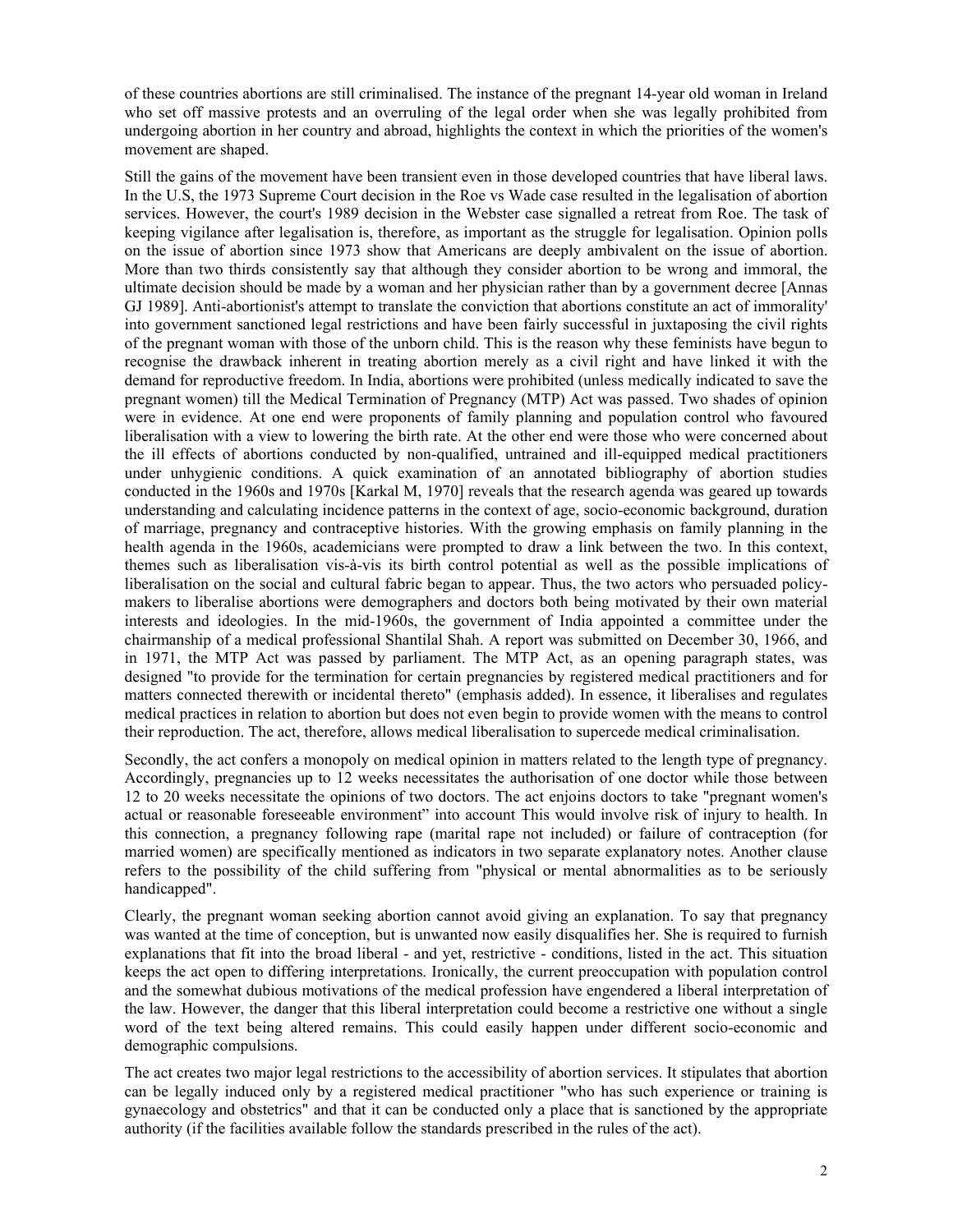There is no dispute on the necessity of having properly trained medical personnel and well-equipped centres. With about 73 per cent of India's (mostly indigent) population living in rural areas, the provision of free and accessible health care is more than just an essential prerequisite for the maintenance and improvement in health status of the people (and especially of women who experience morbidity following abortions). However, the ground realities are quite different.

In 1988, there were 8,23,241 qualified doctors of all systems of medicine in India, 40.3 per cent of whom were trained in allopathy. The doctor-population ratio was 1:967. However, according to the 1981 Census, only 41 per cent of all doctors (and only 27 per cent of all allopaths) were located in rural areas. Further, less than 15 per cent of them worked in the government sector. In 1990, rural areas were provided with heath care services by a network of 20,531 Primary Health Centres (PHC). Experience shows that most of these are ill-equipped to render even the most basic indoor medical care. Only some have facilities for sterilisation operations and wards for post-operative sterilisation cases. Only 20,248 doctors were employed at all these PHCs defining a ratio of one doctor per PHC. On an average, a population of 40,334 was covered by each PHC in 1990. Further, only 31 per cent or all hospitals and 16 per cent of all hospital beds were found in rural areas [Jesani and Anantharam 1990].

An even more depressing picture of rural health services is conjured up by the ICMR Task Force Study (1991) which evaluated the quality of family welfare services at the PHC level during 1987-89. This was the largest study ever conducted spreading over 398 PHCs from 199 districts in 18 states and one union territory. They found that only 12 per cent of the PHCs (mostly in Maharashtra) subscribed to the norm of one PHC per 30,000 people. A "substantial shortage of Auxiliary Nurse Midwives" at the PHCs and subcentres was observed. "…. the labour room and operation theatre which are essential infrastructures required for the delivery of good quality of family welfare services, were generally observed to be poorly equipped and maintained at the PHC level. Furthermore, the fact that majority of the PHCs was lacking in functional equipment and/or trained manpower to carry out pregnancy termination even after two decades of the MTP Act was a serious concern… Approximately 40 per cent PHCs did not have any stock of oxygen readily available …. (there was) a total absence of records in one-third of the PHCs and grossly deficient in the remaining… ".

One might, be tempted to believe that private health services are more efficiently run than public health care. However, the information that comes to our notice does not paint a very rosy picture. Access to private sector health care is restricted by its high costs. In a survey of household health care expenditure in one district of Maharashtra, Duggal and Amin (1989) computed that as much as Rs 192 was spent per capita per annum, thus making private health care exorbitantly high for the indigent.

In spite of the health care services being dominated by the private sector, there is practically no regulation over it. The Medical Council more or less confines its role to the supervision of medical education and private nursing homes and hospitals are not always governed by regulatory mechanisms. Even if mechanisms for regulation do exist, this is often inadequate and suffer from a lack of will and intent. For instance, in response to a public interest litigation filed by the Bombay Group of Medico Friend Circle, the Bombay Municipal Corporation (the legal regulatory authority) could not furnish information on nursing homes located in 25 per cent of all wards in Bombay. Similarly, in Delhi, out of 545 private nursing homes (which is a gross underestimation), only 134 (i.e. 25 per cent) are registered and according to the Health Ministry, over 20 percent of them cannot be improved which means that they will have to be closed down [Raina 1992]. These woeful gaps in information have been matched, in the last few years, by stories in the local press about medical malpractice and negligence. If this is the condition in urban areas, one can only imagine the worst in rural areas.

Given this scenario, it is imperative for legal liberalisation of abortions to be buttressed by the adequate, safe and humane services. In the absence of the latter, liberalisation will have little real meaning for many of the pregnant women who seek abortions. The MTP Act fails to regard the right to access as a justiciable right. This, partly, accounts for the continuance of the practice of illegal abortions even 20 years after legalisation.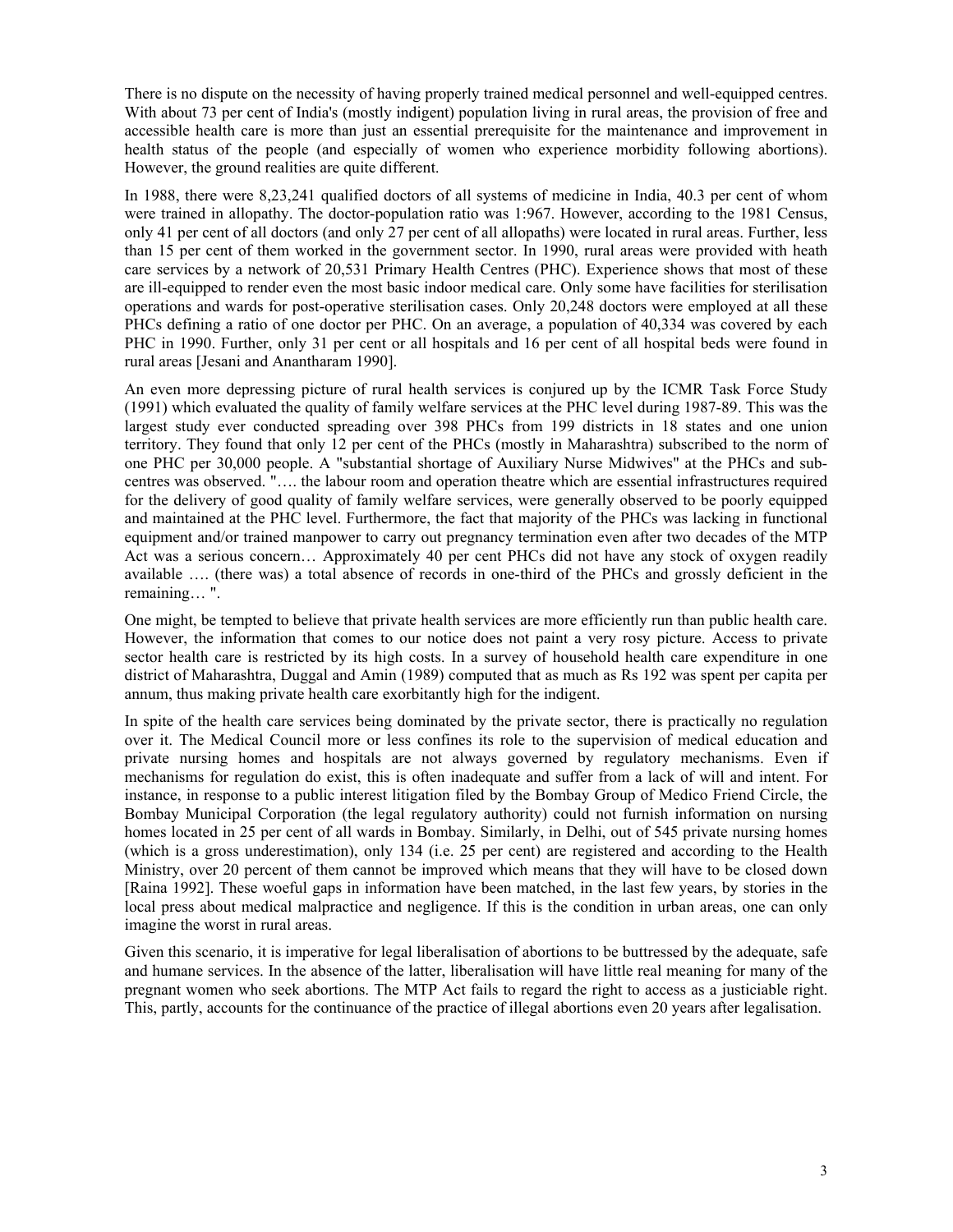| Year          | Number of<br>Approved<br>Institutions | Per Cent<br>increase<br>in the No. of<br>Institutions over<br>the Previous Year | Number of<br>of MTPs<br>Conducted | Per Cent<br><b>Increase</b><br>in the No of<br>MTPs over the<br>Previous Year | Average No.<br>MTPs per<br>Institutions |
|---------------|---------------------------------------|---------------------------------------------------------------------------------|-----------------------------------|-------------------------------------------------------------------------------|-----------------------------------------|
| 1972-76       | 1877                                  | $-$                                                                             | 3,81,111                          | --                                                                            |                                         |
| 1976-77       | 2149                                  | --                                                                              | 2,78,870                          | --                                                                            | 130                                     |
| 1977-78       | 2746                                  | 27.8                                                                            | 2,41,049                          | $-11.4$                                                                       | 90                                      |
| 1978-79       | 2765                                  | 0.7                                                                             | 3,17,732                          | 28.6                                                                          | 115                                     |
| 1979-80       | 2942                                  | 6.4                                                                             | 3,60,838                          | 13.6                                                                          | 123                                     |
| 1980-81       | 3294                                  | 12.0                                                                            | 3,88,405                          | 7.6                                                                           | 118                                     |
| 1981-82       | 3908                                  | 18.6                                                                            | 4,33,527                          | 11.6                                                                          | 111                                     |
| 1982-83       | 4170                                  | 6.7                                                                             | 5,16,142                          | 19.1                                                                          | 124                                     |
| 1983-84       | 4553                                  | 9.2                                                                             | 5,47,323                          | 6.0                                                                           | 120                                     |
| 1984-85       | 4921                                  | 8.1                                                                             | 5,77,931                          | 5.6                                                                           | 177                                     |
| 1985-86       | 5528                                  | 12.3                                                                            | 5,83,704                          | 1.0                                                                           | 106                                     |
| 1986-87       | 5820                                  | 5.3                                                                             | 5,88,406                          | $0.8\,$                                                                       | 101                                     |
| 1987-88       | 6126                                  | 5.3                                                                             | 5,84,870                          | $-0.6$                                                                        | 96                                      |
| 1988-89       | 6291                                  | 2.7                                                                             | 5,82,156*                         | $-0.5$                                                                        | 93                                      |
| <b>Totals</b> |                                       |                                                                                 | 63,88,06                          |                                                                               |                                         |

## **TABLE 1: LEGAL ABORTIONS**

*Source : "Family Welfare Year Book, 1988-89", Government of India, New Delhi,1990.* 

 *\*Provisional figures*

Table 1 presents the percentage increase in the number of approved MTP centres and the number of legal abortions conducted in them. It is apparent that while the number of approved institutions under the provisions of the Act tripled between 1976-77 and 1988-89, the number of MTPs conducted only doubled. The average number of MTPs per centre decreased from 130 to 93. Moreover, the percentage increase in the number of MTPs has been very poor in the last five years. If the average annual percentage increase in fiveyear periods is considered, we find that the increase in the number of MTPs was 8.9 per cent per annum between 1976-77 to 1980-81; 9.8 per cent per annum between 1980-81 and 1984-85 (a marginal increase) and a mere 0.2 per cent per annum between 1984-85 to 1988-89. In the corresponding periods, the number of approved institutions increased at the rate of 10.2 per cent, 9.9 per cent and 5.6 per cent per annum respectively. Thus, the tempo with which the first institutions were established after liberalisation has progressively waned. In absolute terms, having over 6,000 approved institutions and over half-a-million MTPs may appear to be high but the distributions are highly skewed between states and in the context of utilisation patterns.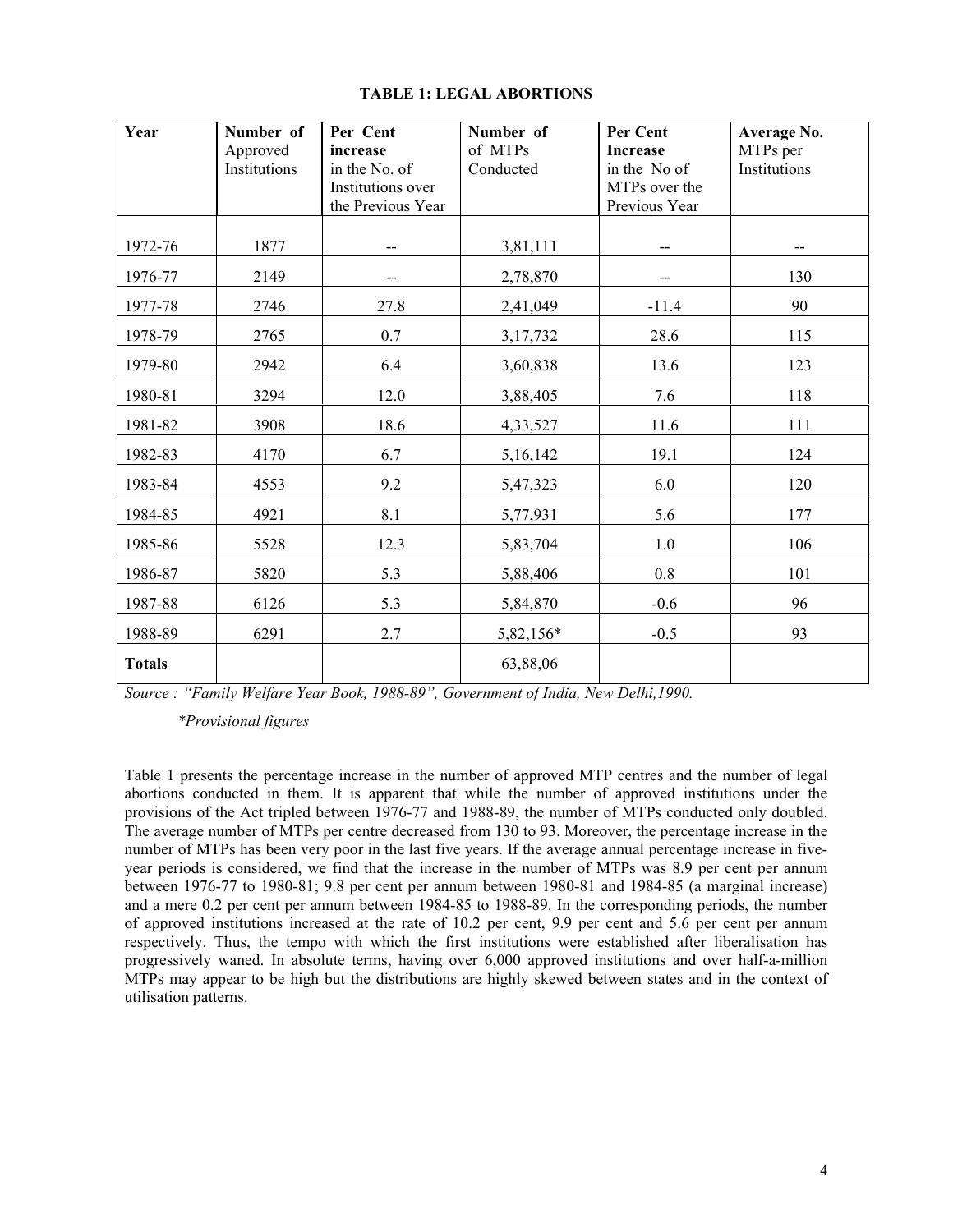| States and Union<br><b>Territories</b> | Percentage<br>Share of<br>Population<br>1989 | Total number of<br><b>MTPs Conducted</b><br>between 1972-89 | Number of<br><b>MTPs</b><br>conducted in<br>1988-89 | Induced<br>Abortion<br>Rate<br>1989 | Number of<br>Approved<br>Institutional<br>1988-89 | Average Pop.<br>Coverage by<br>Institution<br>1988-89 |
|----------------------------------------|----------------------------------------------|-------------------------------------------------------------|-----------------------------------------------------|-------------------------------------|---------------------------------------------------|-------------------------------------------------------|
| Maharashtra                            | 4.8                                          | 9,74,273 (15.3)                                             | 1,15,201(19.1)                                      | 1.53                                | 1459 (23.2)                                       | 51,763                                                |
| Uttar Pradesh                          | 8.7                                          | 11,89,900 (18.6)                                            | 1,06,135(18.2)                                      | 0.80                                | 425(6.8)                                          | 3,09,723                                              |
| Tamil Nadu                             | 3.4                                          | 6,86,113(10.7)                                              | 54,452 (9.4)                                        | 1.00                                | 261(4.1)                                          | 2,07,633                                              |
| West Bengal                            | 4.2                                          | 4,34,709(6.8)                                               | 37,930(6.5)                                         | 0.58                                | 452(7.2)                                          | 1,44,474                                              |
| Madhya Pradesh                         | 4.0                                          | 2,84,882 (4.5)                                              | 28,481 (4.9)                                        | 0.54                                | 273(4.3)                                          | 2,32,031                                              |
| Orissa                                 | 1.9                                          | 2,37,599 (3.7)                                              | 25,998 (4.5)                                        | 0.85                                | 161(2.6)                                          | 1,89,340                                              |
| Kerala                                 | 1.7                                          | 4,57,563(7.2)                                               | 22,666 (3.9)                                        | 0.80                                | 238(3.8)                                          | 1,18,906                                              |
| Other states                           | 71.3                                         | 21,23,025 (33.2)                                            | 1, 19, 293 (32.9)                                   | 0.33                                | 3022(48.0)                                        | 1,19,820                                              |
| <b>Totals</b>                          | 100.0                                        | 63,88,064 (100)                                             | 5,82,156(100)                                       | 0.72                                | 6291 (100)                                        | 1,29,123                                              |

## **TABLE 2: STATEWISE ABORTION RATE AND INSTITUTIONS**

*(Population :846,302,688)* 

*Note: Figures in parenthesis are percentage over vertical totals.* 

*Source: Family Welfare Year Book, 1988-89, Government of India, 1990.*

As Table 2 shows, three states - Uttar Pradesh, Maharashtra and Tamil Nadu - that contained 17 per cent of India's population in 1988-89 accounted for 47.4 per cent of the total number of MTPs and 34.1 per cent of the approved institutions. Maharashtra with only 4.8 per cent of India's population, boasted of 23.2 per cent all institutions in that year.

There was one approved institution for 1,34,095 people in 1986-87; one for 1,29,903 in 1987-88 and one for 1,29,123 in 1988-89. The statewise distribution of approved MTP institutions was relatively good in Maharashtra (one for 51,763) but worst in Uttar Pradesh (one for 3,09,723) which also accounted for the second highest number of MTPs (18.6 per cent) in 1988-89. In that year, two-thirds of all abortions performed were in the seven 'leading' states accounting for less than one-third population of the country. They also had half the number of approved institutions. These states accounted for two-thirds of all MTPs that have been done since April 1972. This is compounded by the overwhelmingly urban location of approved institution in all states. The argument that legalisation has not been adequately matched by the provision of legally approved services is further reinforced by the observation that the induced abortion rate (ie, the number of legal MTPs per 1,000 population) in 1989 was only 0.72.

Since data on illegal abortions is both unreliable and unavailable, we are compelled to go by estimates and the results of surveys. The Report of the Committee to Study the Question of Legalisation of Abortion (popularly referred to as the Shantilal Shah Committee) calculated a figure of 3.9 million induced abortions all of which were illegal since they preceded legalisation. Goyal (1978) estimated the annual number to be four to six million. According to Malini Karkal (1991), in rural areas there are three illegal abortions performed for every legal one. She contends that this ratio in urban areas is 4-5:1. A multi-centre study conducted between 1983 and 1985 in five states – UP, Rajasthan, Orissa, Haryana and Tamil Nadu concluded that there were 2.2 illegal abortions for every legal abortion [ICMR, 1989].

However, we feel that the calculations by Malini Karkal (1991) and the appraisals by the ICMR Task Force (1989) may, in fact, be underestimation. In order to arrive at a conservative estimate for the year 1989, we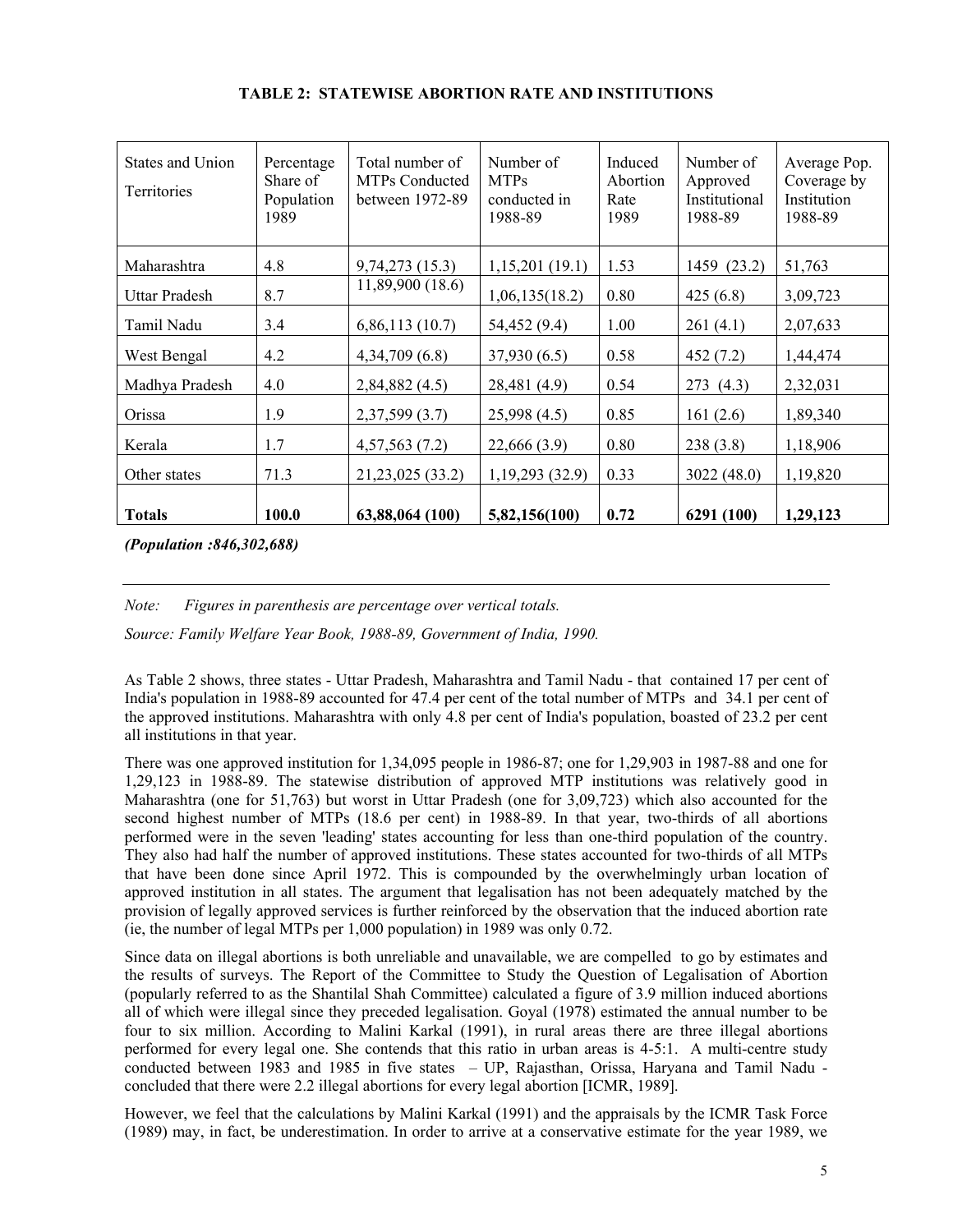shall use the ratios calculated by the Shantilal Shah Committee. The Report states, "If it is assumed that for every 73 live births, 25 abortions (i.e. 34.3 per cent) take place annually and of these 15 are induced (i.e.60 per cent), then in a population of 1,000 there may be approximately 13.5 abortions (corresponding to the prevailing birth rate of 39) and of these, 8 will be induced". Thus, at the 1989 population of 812.2 million and a birth rate of 31 per 1,000 in India, we had 8.8 million abortions of which 5.3 million were induced. This gives an abortion rate of 11 per 1,000 and an induced abortion rate of 6.5. Of the 5.3 million induced abortions in the country, only 0.58 million were legal and the rest i.e. 4.72 million were illegal. This gives us a ratio of eight illegal abortions for one legal abortion. Thus, not only are abortion services poorly developed, but their skewed distribution only serves to keep it beyond the reach of the women who seek it. This could be one explanation for the large numbers of illegal abortions.

### **CONCLUDING NOTE**

The knowledge that liberalisation has neither resulted in a reduction in the magnitude of illegal abortions nor an improvement in women's health and the fact that it is tagged to the population programme, has bred a great deal of scepticism among some academicians. In a article 'Abortion Laws and Abortion Situation in India' (1991), Malini Karkal argues, "introduction of a liberal law in a country where women have little say in most matters and there is no strong health education programme, can only defeat the purpose of defending women's right. And in a country where a national programme encouraging smaller families is in full force, one can only expect a rising number of abortions resulting in hazards to women's life". Though her arguments are compelling, her scepticism is built on only a partial appraisal of facts. Through a presumed belief in the accessibility of abortion services (a natural consequence of liberalisation), she advances the hypothesis that women have increasingly been pushed into utilising these services. However, statistics reveal that legalisation has not significantly increased the rate of legal - induced abortions (refer to Table1). Further, by doing away with legalised abortion services, can a given society reduce abortions and can that automatically improve women's health? Historical evidence demonstrates that it is not possible for the state, through its employment of technology or legal prohibitions or repression, to control women's bodies completely. In Romania, for example, Ceausescu proscribed abortions for 14 years and bolstered that policy with intensive repressive measures. Yet, in the 1980s, Romania surpassed virtually all other European nations in the rates of abortion and abortion - related mortality [Jacobson J, 1990:5]. Instead of evaluating the contribution that a liberal law makes to the health of women and the choices that they make, the discussion should turn to an appraisal of whether liberalisation has been supported by the provision of free, safe and, above all, humane health care (and abortion) services. Further, the social, economic and cultural aspects of the issue, which have a fundamental bearing on the position of women, should be inspected with great care. $<sup>1</sup>$ </sup>

The dilemma expressed by the sceptic, in fact, highlights the limitations of treating abortions, as a civil right for individual freedom and 'privacy'. Legality provides only a thin cover, a kind of political legitimacy that is necessary but not sufficient to change the material conditions of women's lives. There are two reasons why legalisation, as seen as a mere civil right, is not sufficient. Firstly, it makes it possible for ant-abortionists, under a conservative political climate, to juxtapose the civil rights of the unborn child with the civil right of the pregnant woman. This has happened in the U.S. In India, sceptics have been juxtaposing the right of women to health care over their right to safe abortion services and have thus failed to appreciate that legalisation per se is not responsible for women's ill-health.

Secondly, a civil right to abortion does not amount to a social right carrying all the necessary enabling conditions that make it concretely realisable and universally available. Further, a really safe abortion is possible only by embedding abortion services in the full range of social services - health care, pre-natal care, child care, safe and reliable contraception, sex education, protection from sexual and sterilisation abuse etc. These social services must function, under the organised vigilance of women's groups to ensure that women do really get access to such services.

Further, abortion is not merely an issue of political and legal conflict but of social, cultural and moral conflict as well. Good social services expand the scope of what is meant by 'women's reproductive freedom' and are, therefore, of utmost relevance and urgency. However, this is not the only answer to the issue at hand. One argument avers that, at the most, this could result in a partial or total shift in child rearing responsibilities from women to men and ease the material burden of motherhood (through improved benefits and services). Petchesky (1986:16-17) argues that, "it may also operate to perpetuate the existing sexual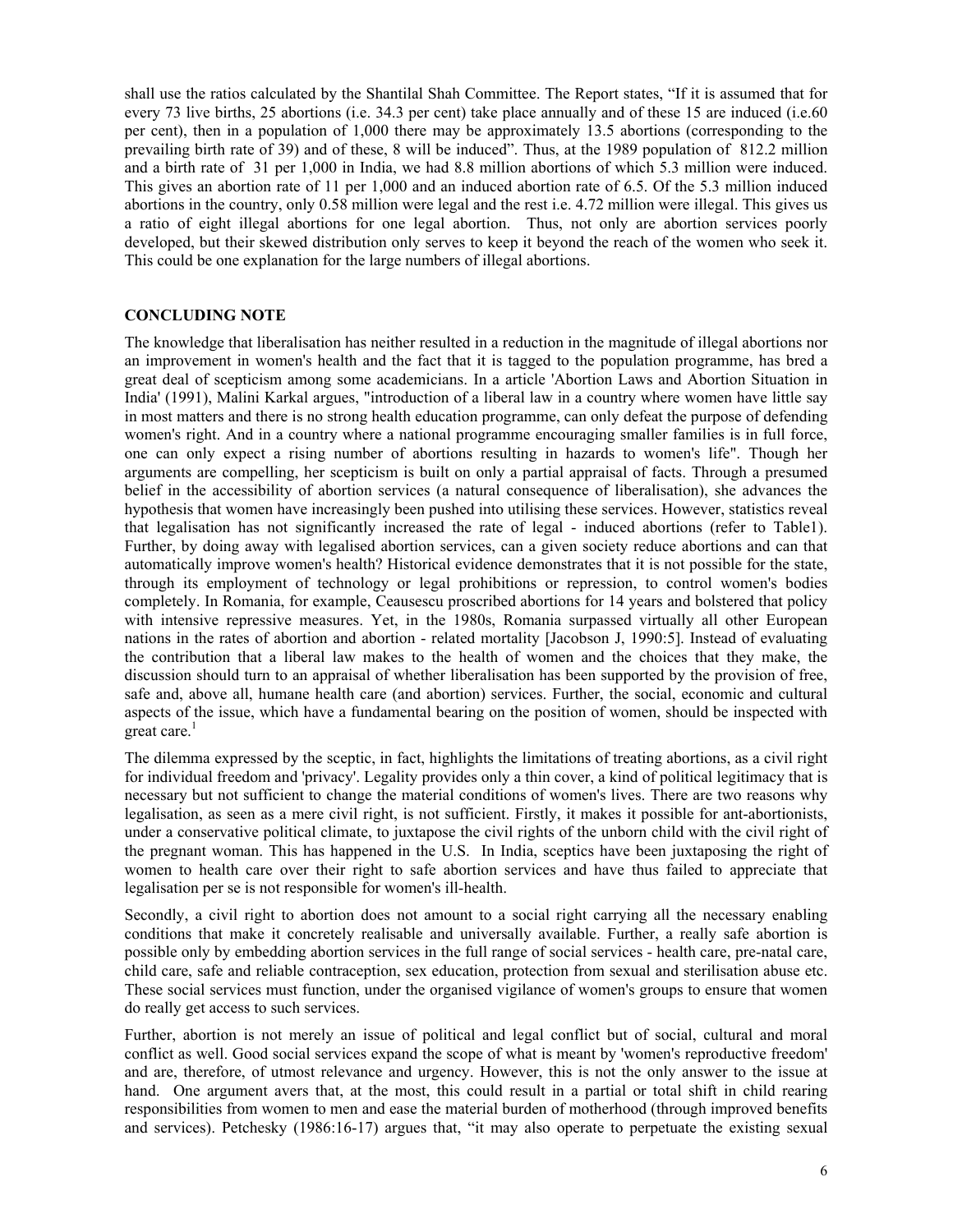division of labour and women's social subordination" and suggests that the realisation of "women's reproductive freedom" will have to be part of the radical transformation in the social relations of reproduction and production

In Hilda Scott's words (1974:190), "... no decisive changes can be brought about by measures aimed at women alone, but, rather, the division of functions between sexes must be changed in such a way that men and women have the same opportunities to be active parents and to be gainfully employed. This makes women's emancipation not merely a women's question but a function of the general drive for greater equality which affects everyone ....the care of children becomes a fact which society has to take into consideration".

#### **NOTES**

1 Analyses of state policies, legal provisions, characteristics of providers and the problems of physical and financial access to abortion services explain the complex ways in which the politics of abortion operate in any given society. However, abortion is not merely an issue of the political and legal rights of women but of their reproductive rights as well. This includes the right to have as well as not to have children. In this context, it is significant that studies on abortion practices have been conducted, without exception, from the stand point of providers, policy-makers and the state rather than on the needs of women. Secondly, most of these studies include women in legally approved institutions - usually medical college hospitals and big government or non-governmental organisation hospitals - which are, obviously, more feasible from the point of view of research. The research samples, therefore, are not entirely representative given the fact that a majority of the approved institutions are in the private sector. Thirdly, despite the fact that three-fourths of the population reside in rural areas, a majority of the studies have been conducted in urban areas. While it is true that MTP centres tend to be concentrated in urban areas, the relative neglect of the rural situation (where the out-migration of men is search of employment only complicates the condition of women), means that studies have adopted only a one-sided view of the subject at hand. Fourthly, the state of knowledge of abortion shows a great paucity of community or household studies which make it possible to include the women who utilise unregistered hospoitals/institutions and 'illegal' providers. The only comprehensive community-based study conducted so far [ICMR 1989] looked into the aspect of 'illegal Abortions in Rural Areas' in five states. The preponderance of medical studies on abortion has, more or less, precluded social science studies. While one does not expect to be intimated with social science studies, surely, it is not unreasonable to expect more studies from an inter-disciplinary perspective. However, these attempts are conspicuous by their absence. As a consequence, there are some studies which view abortions in the context of state policies and the provision of services by the government. However, the qualitative aspects of abortion practices and the manner in which societal processes modify and redefine state policies are missed out completely.

### **REFERENCES**

- 1. Annas George J (1989): 'The Supreme Court, Privacy and Abortion' in *The New England Journal of Medicine*, Vol. 321. No. 17, pp 1200-03, October 26.
- 2. British Medical Association (1988): *Philosophy and Practice of Medical Ethics*, BMA, London.
- 3. Duggal Ravi, Amin Sucheta (1989): *Cost of Health Care*: A Household Survey in an Indian District, Foundation For Research in Community Health, Bombay.
- 4. Government of India (1966): *Report of the Committee to Study the Question of Legalisation of Abortion* (Shantilal Shah Committee), Ministry of Health and Family Planning, Government of India, New Delhi.
- 5. Government of India (1990): *Family Welfare Year Book* 1988-89, New Delhi.
- 6. Goyal R.S. (1978): 'Legalisation of Abortion: A Social Perception' *in Health and Population: Perspectives and issues*, Vol. 4, October-December, pp 302-08,
- 7. Hurst Jane (1991): 'Abortion in Good Faith: The History of Abortion in the Catholic Church: The Untold Story' in Conscience, Vol. XII, No. 2, March-April 1991.